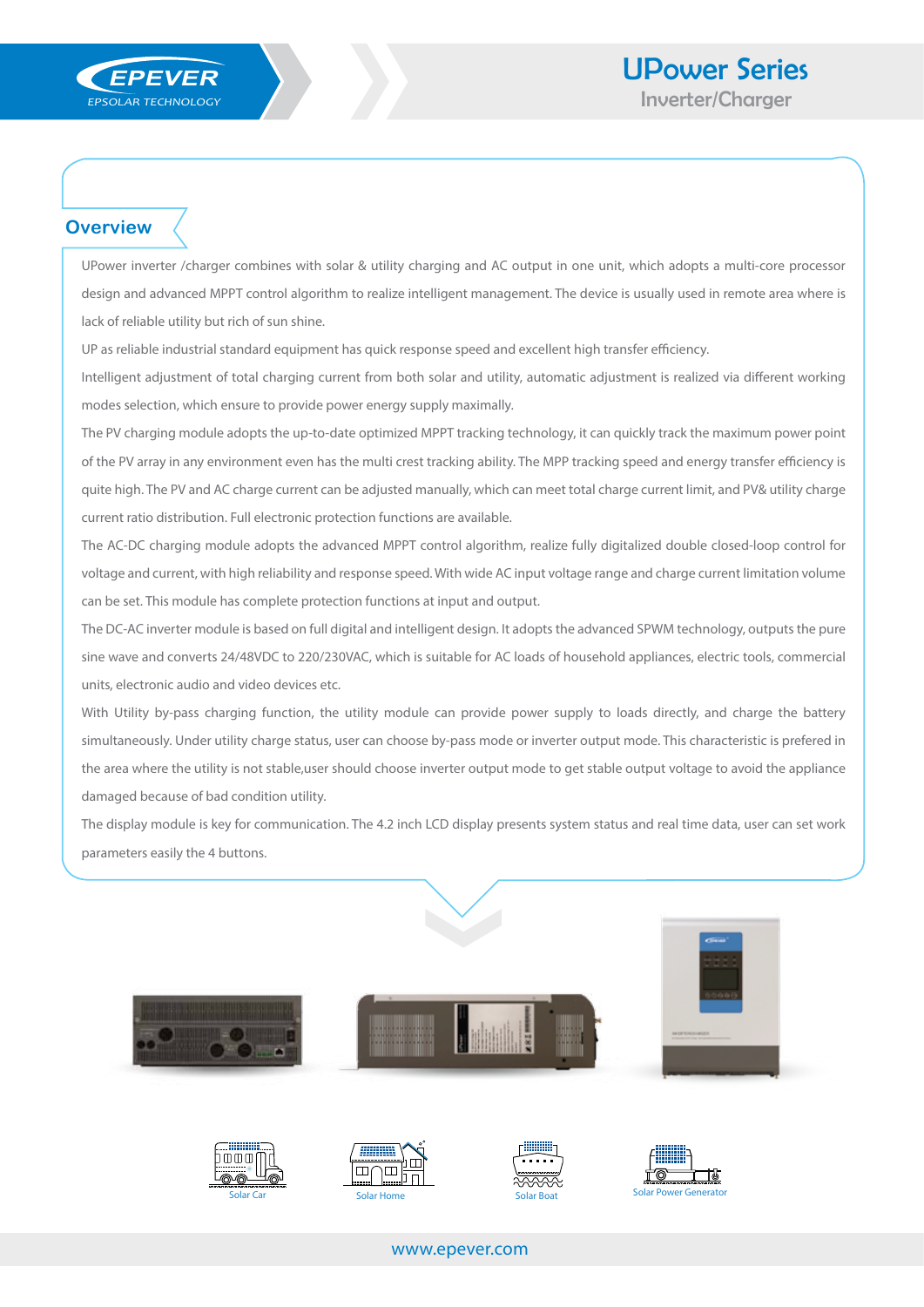#### **Features**

- A new type of all-digital intelligent energy storage and management Inverter/charger
- Adjustment function of Utility & Solar charging ratio to meet various applications
- Advanced MPPT technology to achieve multiple wave crest maximum power point tracking and high tracking & conversion efficiency, Max. tracking efficiency 99.5 %, Max. DC-DC conversion efficiency 98.5 %
- The advanced all-digital control is adopted for AC-DC charging modules that realized wide voltage input, high efficiency, and high stability of Utility charging
- $\bullet$  Adoption of the advanced SPWM technology, true pure sine wave output, with high efficiency up to 95 % $(1)$ and full load efficiency of 93 % max $(1)$
- High output voltage stability: when full load working in the working voltage range of battery, output voltage
- 220V/230V±5%(2), frequency 50/60±0.1 Hz; voltage& frequency optional
- Advanced voltage, current and power multi-loop control makes DC-AC unit has good dynamic response capability high resistance to surge power and high operational reliability
- With the function of Utility & Solar charging ratio selection, and total charging current setting
- Four charging mode: Utility priority, Solar priority, Utility & Solar and Solar only
- Two output mode: Battery and Utility
- Utility charging and inverter output can work at the same time, which avoids the impact of the unstable Utility voltage on the load
- Rich set of options: charging current, battery type, battery voltage threshold etc
- AC output one-key control, which can switch Utility or inverter output on and off, keeping the output off mode can make it
- convenient while wiring and maintaining on electric-distributions, reducing the standby loss Support cold start and soft start
- RS485 isolated communication interface with 5V 200mA output, it is easy to access communication devices such as Wifi module
- PC or mobile phone APP can be used for remote monitoring, management and setting to meet various remote use of users
- Optional back light and buzzer warning selection via PC software
- With PV reverse polarity, Charging power limit, short circuit, battery reverse polarity protections
- With Utility input/AC output over voltage, battery low voltage, power limit, over current and short circuit protections
- With battery low/over voltage protection and temperature compensation etc
- With internal over-temperature protection, and intelligent start-stop function of the fan
- Variety of accessories can be selected according to user's requirements

①UP1500 and above models: testing result under 25℃ environment temperature, rated input voltage, and resistive load ②In battery discharging mode Output tolerance is 220V ±5% or 230V -10%~+5% for 24V and 48V input; and 220V -6%~+5% or 230V -10%~+5% with 12V battery input

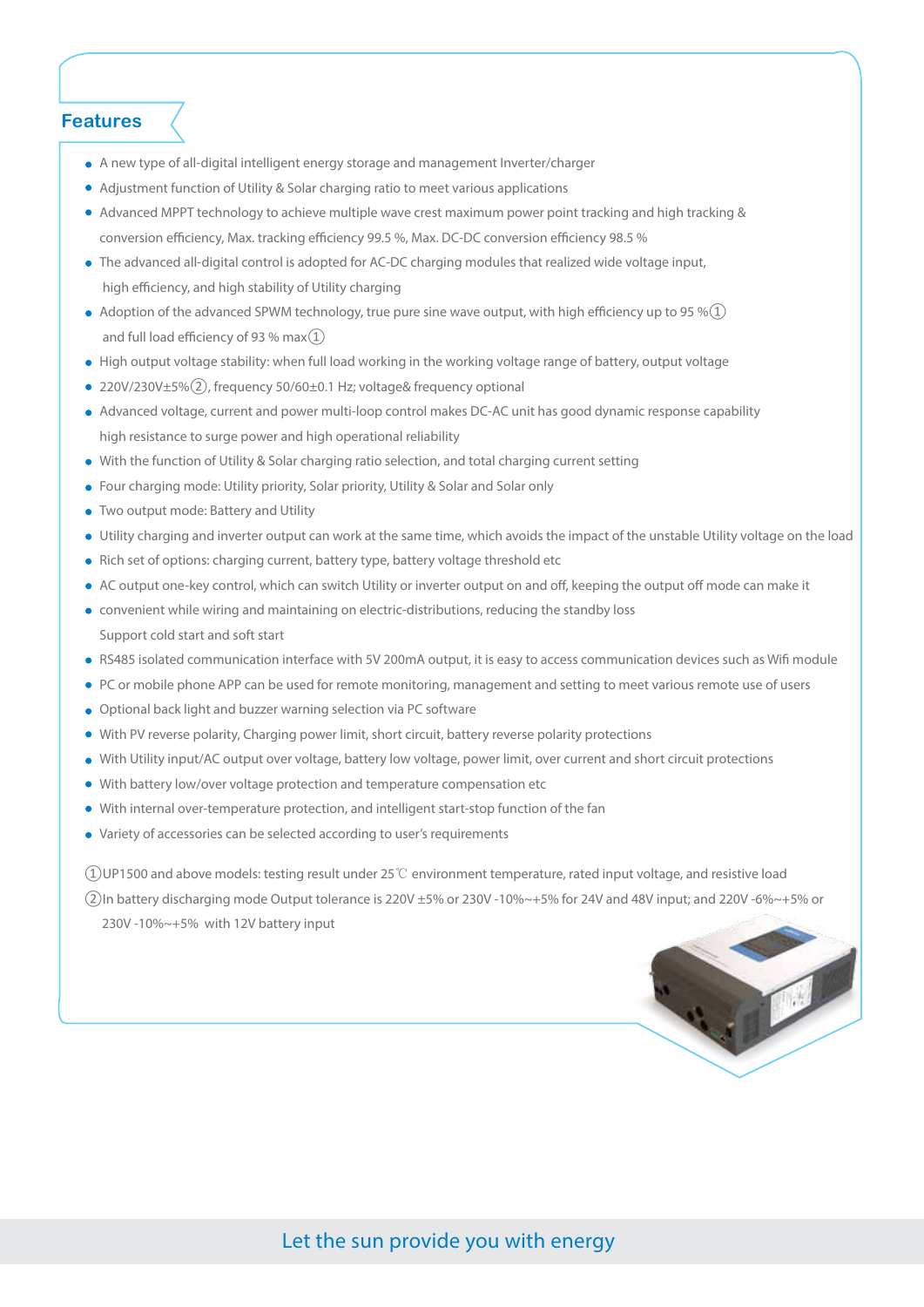# Technical Specifications

| <b>Model</b>                          | UP1000-M3212    |                                                                                         | UP1000-M3222 UP1500-M3222 UP2000-M3322 |                                                         | UP3000-M3322 | UP3000-M6322 |  |  |
|---------------------------------------|-----------------|-----------------------------------------------------------------------------------------|----------------------------------------|---------------------------------------------------------|--------------|--------------|--|--|
| Nominal battery voltage               | 12VDC           |                                                                                         |                                        | 24VDC                                                   |              |              |  |  |
| Battery input voltage range           | $10.8 - 16$ VDC | $21.6 \sim 32$ VDC                                                                      |                                        |                                                         |              |              |  |  |
| <b>Inverter output</b>                |                 |                                                                                         |                                        |                                                         |              |              |  |  |
| Continuous output power               | 800W            | 800W                                                                                    | 1200W                                  | 1600W                                                   | 2400W        | 2400W        |  |  |
| Output power (15min)                  | 1000W           | 1000W                                                                                   | 1500W                                  | 2000W                                                   | 3000W        | 3000W        |  |  |
| Overload power (5s)                   | 1600W           | 1600W                                                                                   | 2400W                                  | 3200W                                                   | 4800W        | 4800W        |  |  |
| Max. surge power                      | 2000W           | 2000W                                                                                   | 3000W                                  | 4000W                                                   | 6000W        | 6000W        |  |  |
| Output voltage range                  |                 |                                                                                         |                                        | $220\text{VAC} \pm 5\%, 230\text{VAC}(-10\% \sim +5\%)$ |              |              |  |  |
| Output frequency                      |                 |                                                                                         |                                        | 50/60±0.1 Hz                                            |              |              |  |  |
| Output mode                           |                 |                                                                                         |                                        | Single phase                                            |              |              |  |  |
| Output wave                           |                 |                                                                                         |                                        | Pure Sine Wave                                          |              |              |  |  |
| Load Power factor                     |                 | 0.2-1 (VA scontinuous output power)                                                     |                                        |                                                         |              |              |  |  |
| <b>Distortion THD</b>                 |                 |                                                                                         |                                        | ≤3% (12V,24V resistive load)                            |              |              |  |  |
| Max.efficiency                        | 91%             | 94%                                                                                     | 95%                                    | $95\%$                                                  | 95%          | $95\%$       |  |  |
| Transfer time                         |                 | $0 \sim 20$ ms (resistive load) $\textcircled{\scriptsize{1}}$                          |                                        |                                                         |              |              |  |  |
| <b>Utility input</b>                  |                 |                                                                                         |                                        |                                                         |              |              |  |  |
| Utility input voltage range           |                 | 160VAC~280VAC (working voltage range)<br>170VAC~270VAC (Utility starting voltage range) |                                        |                                                         |              |              |  |  |
| Max. Utility charge current           | 20A             | 20A<br>20A<br>30A<br>30A                                                                |                                        | 30A                                                     |              |              |  |  |
| <b>Solar Charging</b>                 |                 |                                                                                         |                                        |                                                         |              |              |  |  |
| Max.PV open circuit voltage           | 60V2<br>46V3    | 100V2<br>150V2<br>92V3<br>138V3                                                         |                                        |                                                         |              |              |  |  |
| Max.PV input Power                    | 390W            | 780W                                                                                    | 780W                                   | 780W                                                    | 780W         | 1500W        |  |  |
| Max.PV charging current               | 30A             | 30A                                                                                     | $30A$                                  | 30A                                                     | $30A$        | 60A          |  |  |
| Equalization voltage                  | 14.6V           | 29.2V                                                                                   |                                        |                                                         |              |              |  |  |
| Boost voltage                         | 14.4V           | 28.8V                                                                                   |                                        |                                                         |              |              |  |  |
| Float voltage                         | 13.8V           | 27.6V                                                                                   |                                        |                                                         |              |              |  |  |
| Tracking efficiency                   |                 | ≤99.5%                                                                                  |                                        |                                                         |              |              |  |  |
| Max charging conversion<br>efficiency |                 | 98%                                                                                     |                                        |                                                         |              |              |  |  |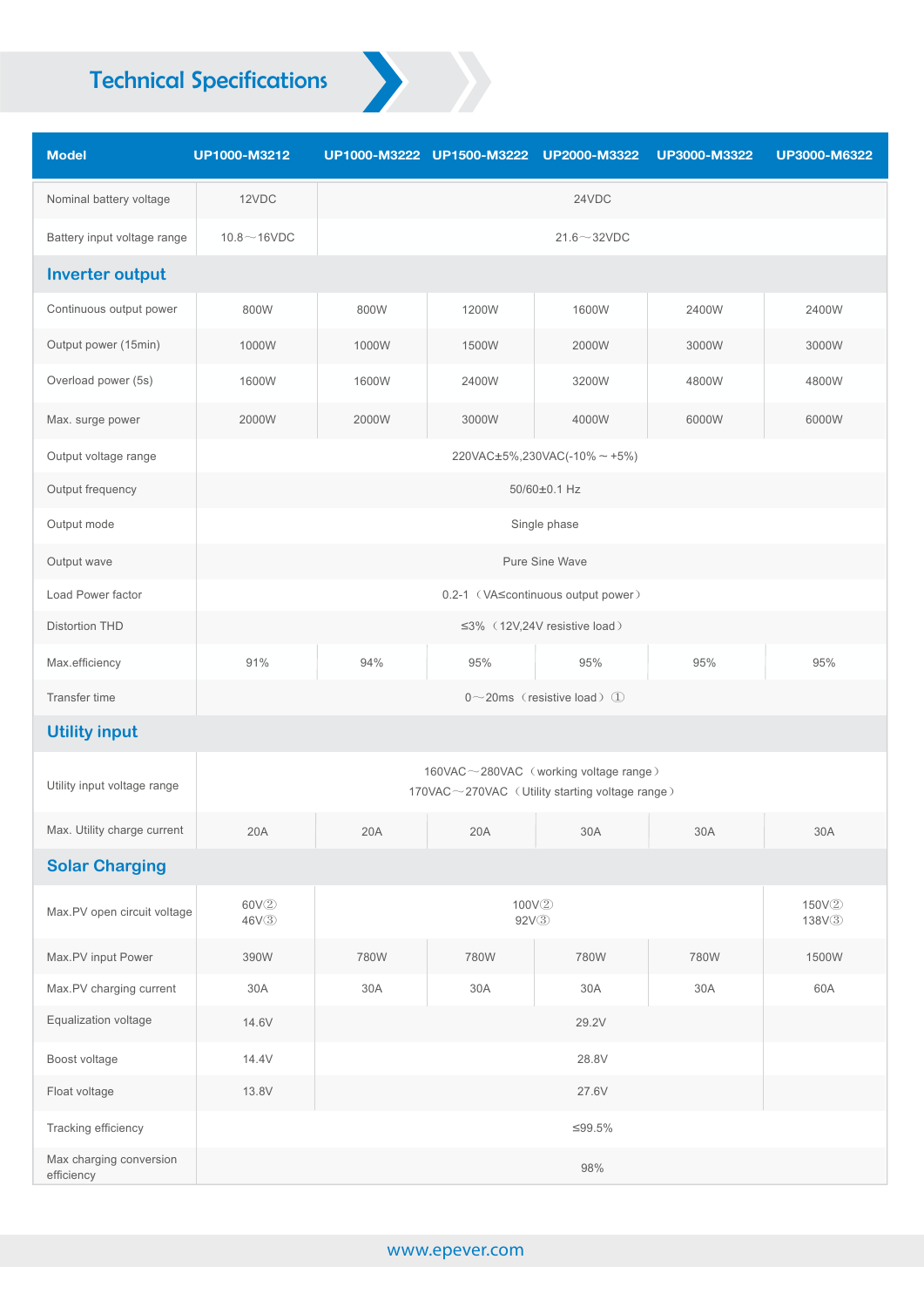| <b>General</b>                  |                                                            |             |                   |              |               |               |  |  |
|---------------------------------|------------------------------------------------------------|-------------|-------------------|--------------|---------------|---------------|--|--|
| Zero load consumption           | $\leq 1.2A$                                                | $\leq 0.6A$ | $\leq 0.6A$       | $\leq 0.8$ A | $\leq 0.8$ A  | $\leq 0.8$ A  |  |  |
| Enclosure                       | IP30                                                       |             |                   |              |               |               |  |  |
| Relative humidity               | $< 95\%$ (N.C.)                                            |             |                   |              |               |               |  |  |
| Working environment temperature | -20°C $\sim$ 50°C (full input and output with no derating) |             |                   |              |               |               |  |  |
| <b>Mechanical Parameters</b>    |                                                            |             |                   |              |               |               |  |  |
| Dimension (LxWxH)               | 386×300×126mm                                              |             |                   |              | 444×300×126mm | 518×310×168mm |  |  |
| Mounting dimension              | 230mm                                                      |             |                   |              |               |               |  |  |
| Mounting hole size              | $\Phi$ 8mm                                                 |             |                   |              |               |               |  |  |
| Net Weight                      | 7.3kg                                                      | 7.3kg       | 7.4 <sub>kg</sub> | 8.5kg        | 9.2kg         | 14.9kg        |  |  |

| <b>Model</b>                | UP3000-M2142                                                                                               | UP3000-M6142 | <b>UP5000-M6342</b> | <b>UP5000-M8342</b> | UP5000-M10342 |  |  |  |
|-----------------------------|------------------------------------------------------------------------------------------------------------|--------------|---------------------|---------------------|---------------|--|--|--|
| Nominal battery voltage     | 48VDC                                                                                                      |              |                     |                     |               |  |  |  |
| Battery input voltage range | $43.2 - 64$ VDC                                                                                            |              |                     |                     |               |  |  |  |
| <b>Inverter output</b>      |                                                                                                            |              |                     |                     |               |  |  |  |
| Continuous output power     | 2400W                                                                                                      | 2400W        | 4000W               | 4000W               | 4000W         |  |  |  |
| Output power (15min)        | 3000W                                                                                                      | 3000W        | 5000W               | 5000W               | 5000W         |  |  |  |
| Overload power (5s)         | 4800W                                                                                                      | 4800W        | 8000W               | 8000W               | 8000W         |  |  |  |
| Max. surge power            | 6000W                                                                                                      | 6000W        | 10000W              | 10000W              | 10000W        |  |  |  |
| Output voltage range        | $220VAC \pm 3\%, 230VAC(-7\% \sim +3\%)$<br>$220\text{VAC}(-5\% \sim +3\%),230\text{VAC}(-10\% \sim +3\%)$ |              |                     |                     |               |  |  |  |
| Output frequency            | 50/60±0.1 Hz                                                                                               |              |                     |                     |               |  |  |  |
| Output mode                 | Single phase                                                                                               |              |                     |                     |               |  |  |  |
| Output wave                 | Pure Sine Wave                                                                                             |              |                     |                     |               |  |  |  |
| Load Power factor           | 0.2-1 (VA≤continuous output power)                                                                         |              |                     |                     |               |  |  |  |
| <b>Distortion THD</b>       | ≤3% (24V,48V resistive load)                                                                               |              |                     |                     |               |  |  |  |
| Max.efficiency              | 95%                                                                                                        |              |                     |                     |               |  |  |  |
| Transfer time               | $0 \sim 20$ ms (resistive load) $(1)$                                                                      |              |                     |                     |               |  |  |  |